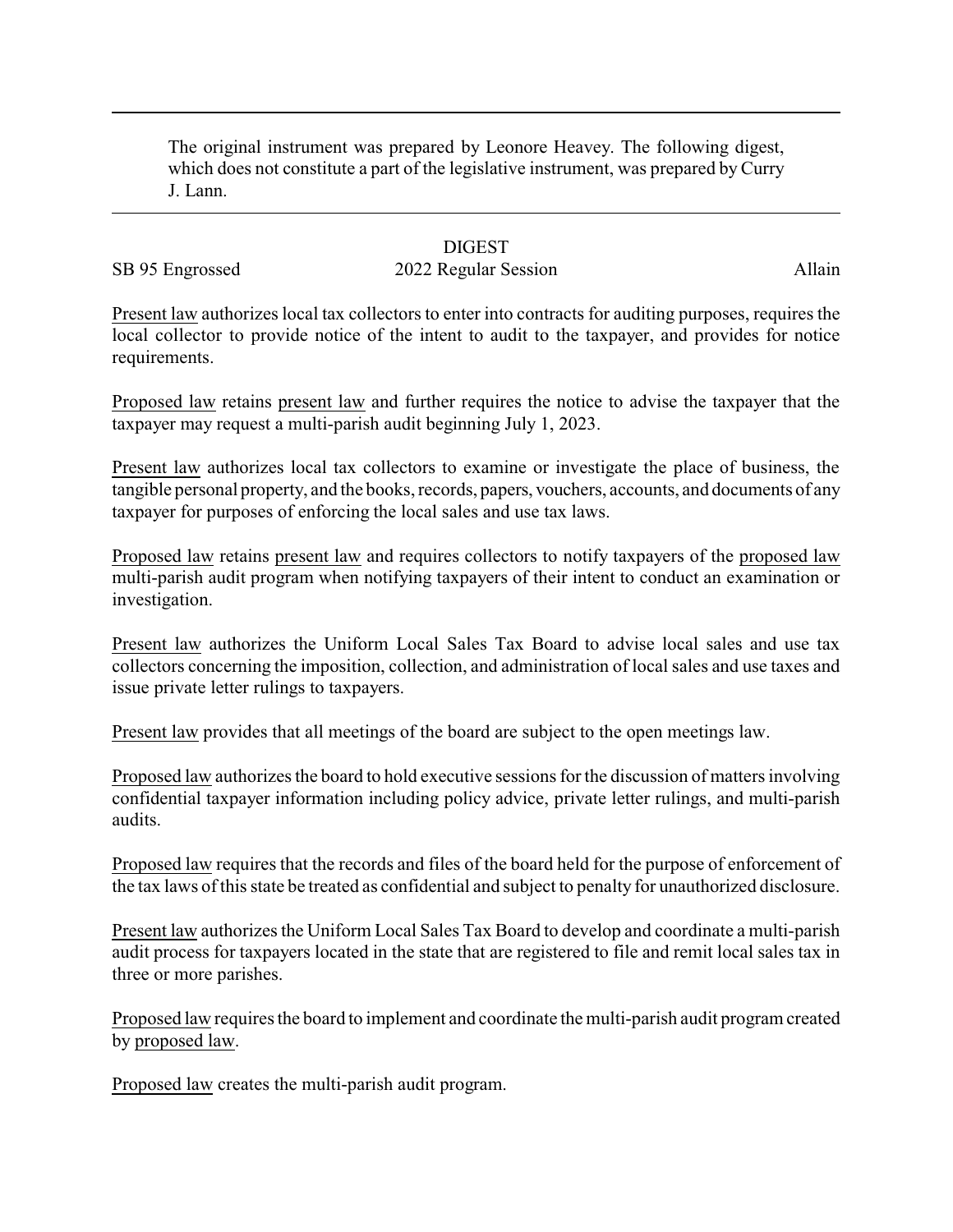Proposed law authorizes taxpayers to request a multi-parish audit whenever the taxpayer:

- (1) Has a physical location in the state and registered to file and remit local sales and use taxes in three or more parishes.
- (2) Is not a recipient of a jeopardy assessment issued by any collector.
- (3) Is not engaged in a current audit by a collector for which a notice of intent to assess was issued prior to July 1, 2022.
- (4) Agrees to promptly sign all necessary agreements to suspend prescription.
- (5) Is not involved in any litigation with any collector.

Proposed law authorizes a taxpayer that qualifies to request a multi-parish audit from the board within 30 days from the issuance of a notice of examination from all of the parishes in which the taxpayer engaged in taxable transactions during the audit period.

Proposed law requires the board to assist the taxpayer to identify all parishes in which the taxpayer does business and the board will send the multi-parish audit notice to all identified parishes. Parishes will have 30 days to opt in or opt out of the multi-parish audit.

Proposed law provides that parishes that were identified by the taxpayer that opt out of a multi-parish audit will be prohibited from auditing the same taxpayer until after the completion of the multiparish audit.

Proposed law requires that the board hire and compensate auditors who conduct multi-parish audits and requires these auditors to follow present law standards of conduct for contract auditors hired by local tax collectors and any additional audit protocols of the board. Further provides that a local collector may furnish auditors at its own expense to assist the board's auditors in conducting the multi-parish audit.

Proposed law requires that the board facilitate consistent treatment of taxability of transactions between parishes involved in a multi-parish audit.

Proposed law requires that each parish participating in a multi-parish audit will review the audit and make an independent determination regarding the issuance of a notice of intent to assess and further provides that if issued a notice of intent to assess will interrupt prescription for the parish issuing the notice.

Proposed law provides that if a notice of intent to assess is issued, the board will coordinate an administrative hearing at the request of the taxpayer in which all parishes involved in the audit may participate.

Proposed law requires the board to develop audit procedures, hearing procedures, and any other